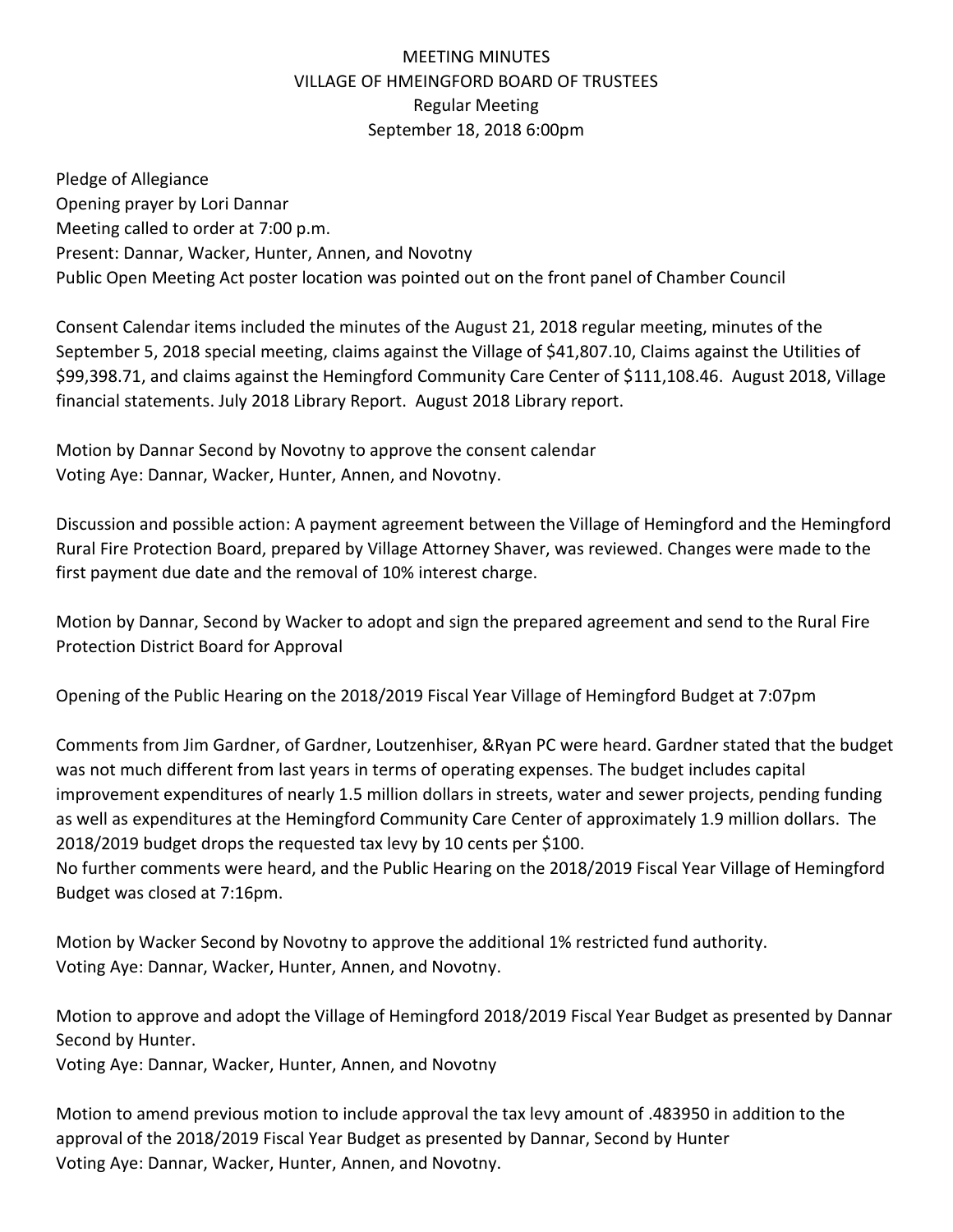Hemingford Community Care Center Report: Written report from Peggy Ratzlaff, Peggy is attending fall conference in Lincoln this week. Current census is 30 nursing home residents, and 11 assisted living residents, there have been no state reportable incidents during the month of August. All department head positions have been filled and are working on getting training done. Still in need of a fulltime day RN, full time day med aide and 2 full time day aides and 1 evening aide for the nursing home as well as PRN med aides for the assisted living wing. Lux Agency staffing contract will end at the middle of the month for the night nurse position and we will be extending the contract for another 8 weeks for the day shift nursing position.

Hemingford Police Department report, Officer Dannar reported that after nearly 3 months in the shop the Dodge Charger police vehicle is back and seems to be running fine now.

Hemingford Utilities report: Kyle Huss reported he has spoken with Sargent drilling and thinks that it is possible to use existing systems to link to the sprinkler system by adding a couple of valves and VFD to provide better water coverage for the cemetery. Colt and Kyle attended the fall water conference last week in Gering. Water service was repaired at 920 Cheyenne, the break was between the water main and the curb stop, part of the repair required digging up the street and then pouring concrete to repair the street. A 2008 Chevy ¾ ton pickup has been purchased, the Dodge Caravan was traded for \$1500 making the total expenditure for the pickup \$11495.

Discussion and possible action: Utility ordinances regarding charges for building new service, (either electric, water or sewer), is unclear and have been interpreted in several ways. In order for the Utility Supervisor and Village Clerk to accurately quote service costs when building new service for a homeowner, business owner or developer, the ordinances need to be clarified and uniform.

No action taken, Kyle will work with Trustee Wacker to create recommended changes to the ordinances and report to the board at a future meeting.

Village Administrators Report: Time at the Care Center has dropped significantly, half days for the most part. Waiting on information and quotes for a benefit package at the care center, expecting to hear this week. CDBG grant application was completed and submitted on 8/27/18. The full application is on file at the Village Office and available for inspection at any time.

Discussion and possible action: Computer networking quote from Mobius Communications for the Hemingford Community Care Center. Due to the cost of a conversion of this extent no action was taken, however, the Village Administrator was directed to acquire bids from other companies to provide comparable products and service.

Motion to adjourn at 8:16 by Wacker, Second by Dannar Voting Aye: Dannar, Wacker, Hunter, Annen, and Novotny.

John Annen, Chairman

\_\_\_\_\_\_\_\_\_\_\_\_\_\_\_\_\_\_\_\_\_\_\_\_\_\_\_\_\_\_

ATTEST:

\_\_\_\_\_\_\_\_\_\_\_\_\_\_\_\_\_\_\_\_\_\_\_\_\_\_\_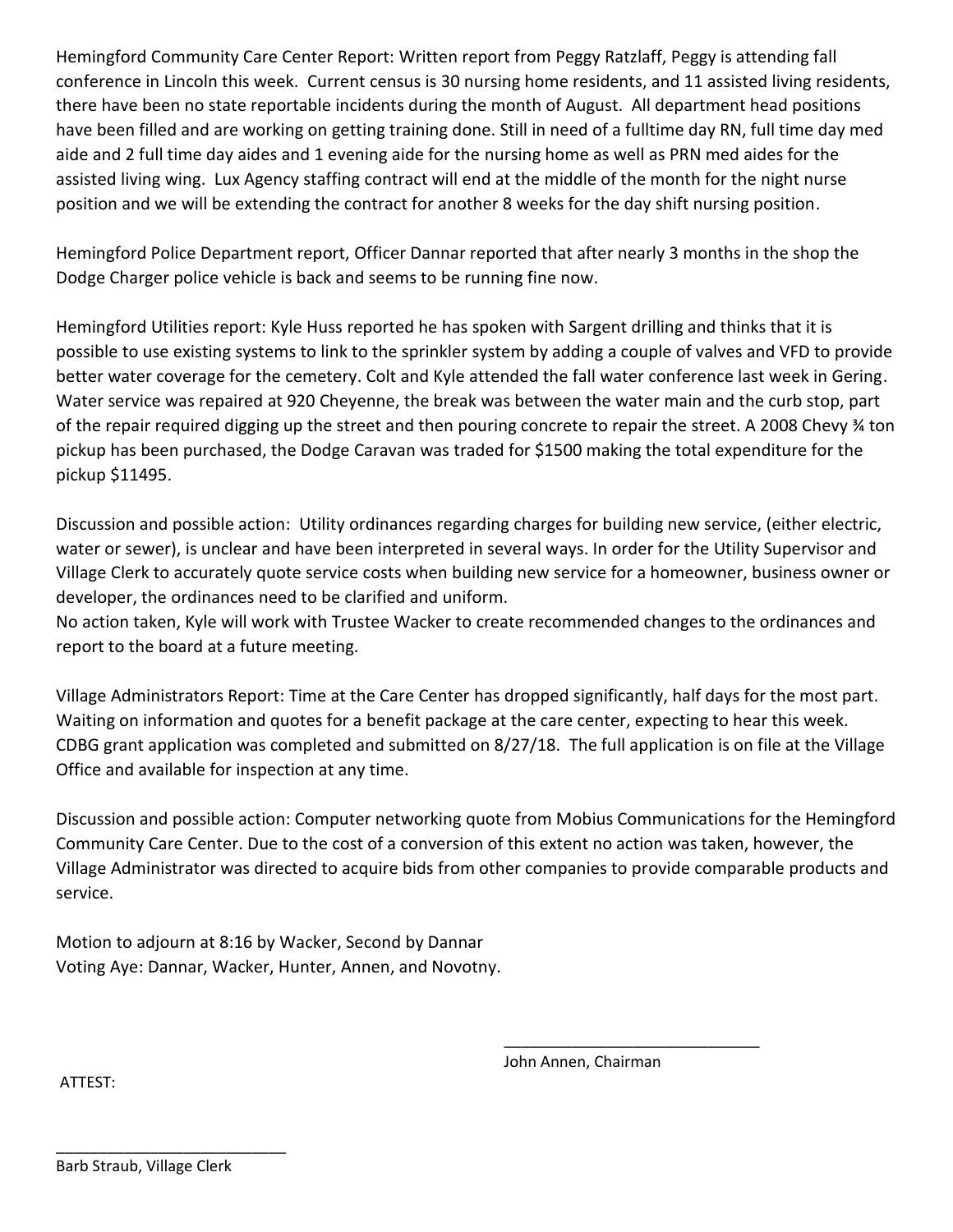| <b>Bankcard</b>                          | sup            | \$443.78    |
|------------------------------------------|----------------|-------------|
| <b>Bytes Computer</b>                    | contract serv  | \$40.31     |
| <b>Bluffs Sanitary Supply</b>            | sup            | \$155.66    |
| <b>Bomgaars</b>                          | sup            | \$40.45     |
| Caselle, Inc                             | contract serv  | \$336.33    |
| Croell                                   | concrete       | \$539.08    |
| Demco                                    | sup            | \$53.21     |
| Follett                                  | sup            | \$727.50    |
| <b>Farmers Coop</b>                      | sup            | \$117.45    |
| Hemingford Coop Telephone                | phone          | \$449.33    |
| Internat'l Institute of Municipal Clerks | dues           | \$310.00    |
| John Deere Financial                     | sup            | \$32.09     |
| Lori Dannar                              | contract labor | \$175.00    |
| Michael Todd & Company                   | sup            | \$373.28    |
| <b>Mobius</b>                            | internet       | \$25.00     |
|                                          | annual fee dog |             |
| Nebraska Dept of Agriculture             | pound          | \$175.00    |
| Nebraska Safety and Fire Equip, Inc      | testing        | \$70.00     |
| Nebraska Total Office                    | sup            | \$31.77     |
| <b>Purchase Power</b>                    | postage        | \$121.93    |
| <b>Rabens Market</b>                     | sup            | \$1.25      |
| Simmons Olsen Law Firm, PC, LLO          | pro fees       | \$1,857.91  |
| <b>Sturdevants Auto Parts</b>            | sup            | \$87.59     |
| <b>Tritle Plumbing</b>                   | contract serv  | \$250.00    |
| Viaero                                   | cell phone     | \$155.75    |
| Westco                                   | fuel           | \$763.93    |
| <b>PAYROLL</b>                           | 8/30/2018      | \$21,612.16 |
| <b>PAYROLL</b>                           | 9/13/2018      | \$12,861.34 |

**\$41,807.10** 

| 18-Sep-18                          | <b>UTILITIES</b> |            |          |
|------------------------------------|------------------|------------|----------|
| Austin Pohlman                     | refund           | \$48.59    |          |
| <b>Bank Card</b>                   | sup              | \$113.27   |          |
| <b>Border States</b>               | sup              | \$984.44   |          |
| <b>Bytes Computer</b>              | contract serv    | \$80.64    |          |
|                                    |                  |            | for      |
| <b>Black Hills Energy</b>          | heat             | \$160.45   | approval |
| Caselle, Inc.                      | contract serv    | \$732.67   |          |
| <b>DHHS</b>                        | water testing    | \$236.00   |          |
| <b>Farmers Coop</b>                | sup              | \$64.02    |          |
| <b>Faris Plumbing</b>              | backflow test    | \$88.54    |          |
| <b>Hydraulic Equipment Service</b> | service          | \$2,342.32 |          |
| Hemingford Coop Telephone          | phone            | \$304.43   |          |
| H&H                                | hauling          | \$4,201.00 |          |
| Huss Auto                          | sup              | \$29.09    |          |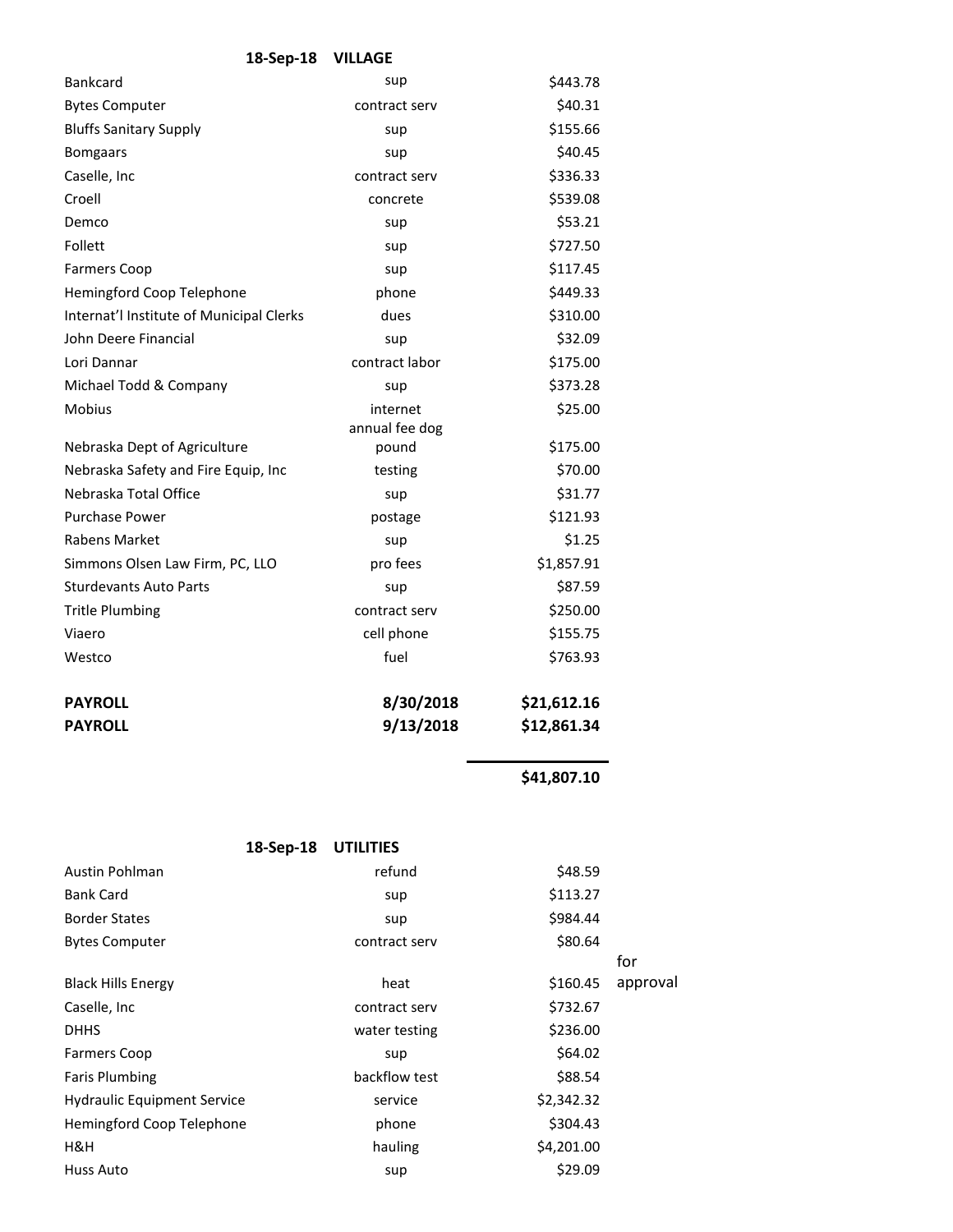| Johnson Service Company           | service          | \$1,200.00  |
|-----------------------------------|------------------|-------------|
| League of Nebraska Municipalities | dues             | \$589.00    |
| Lori Dannar                       | contract labor   | \$175.00    |
| <b>Midwest Farm Service</b>       | sup              | \$49.98     |
| Nebraska Safety & Fire Equip, Inc | testing          | \$70.00     |
| <b>NPPD</b>                       | power            | \$59,736.78 |
| Nebraska Total Office             | sup              | \$63.56     |
| One Call                          | diggers hot line | \$7.95      |
| <b>Purchase Power</b>             | postage          | \$243.86    |
| Rabens Market                     | sup              | \$18.92     |
| Sarah Mracek                      | refund           | \$110.64    |
| <b>Solutions EAP</b>              | contract serv    | \$73.70     |
| Sorensen Irrigation, LLC          | repairs          | \$140.00    |
| <b>Sturdevants Auto Parts</b>     | sup              | \$31.86     |
| <b>SWANN</b>                      | disposal         | \$6,133.06  |
| <b>USA Blue Book</b>              | sup              | \$240.10    |
| Viaero                            | cell phone       | \$108.84    |
| Westco                            | fuel             | \$354.23    |
| <b>PAYROLL</b>                    | 8/30/2018        | \$10,329.06 |
| <b>PAYROLL</b>                    | 9/13/2018        | \$10,336.71 |
|                                   |                  | \$99,398.71 |

## **HCCC 09/18/18**

| <b>COMPANY</b>              | <b>PURCHASES</b>                                 | <b>COST</b> | <b>DUE</b> |
|-----------------------------|--------------------------------------------------|-------------|------------|
| Aflac                       | Supplemental Insurance                           | \$398.84    | 09/15/18   |
| Bank of the West            | Monthly statement - supplies of HCCC             | \$504.65    | 09/25/18   |
| Bernie's Ace Hardware       | Wire tie re-bar; detect adj voltage; tube cutter | \$34.85     | 09/30/18   |
| <b>Black Hills Energy</b>   | Utilities - 605 Donald                           | $-546.05$   |            |
| <b>Bloedorn Lumber</b>      | Credit Balance (-\$318.31)                       | \$156.55    | 09/21/18   |
| <b>BlueStrata HER</b>       | Monthly Software Subscription                    | \$527.36    | 09/16/18   |
| <b>Bluffs Sanitary</b>      | Kitchen Supplies                                 | \$571.35    | 09/28/18   |
| <b>Bud's Pest Control</b>   | Treatment for ants in Nurse's Station            | \$44.00     | 09/28/18   |
| David Randolph, RPh         | <b>Pharmacy Reports</b>                          | \$300.00    |            |
| DocuShred                   | Shredding: 1 - 64 Gallon Container               | \$28.00     | 09/20/18   |
| Dr Mark Chu                 | <b>Medical Director</b>                          | \$750.00    |            |
| Farmer's Coop               | Misc Fasteners; Gorilla tape; Trimmer head       | \$68.52     | 09/21/18   |
| <b>Faris Plumbing</b>       | Backflow testing for entire building             | \$137.97    | 09/28/18   |
| Harris Sales                | Misc bread                                       | \$327.52    | 09/18/18   |
| <b>Hemingford Telephone</b> | Phones charges                                   | \$848.33    | 09/10/18   |
| <b>Hemingford Utilities</b> | 605 Donald - Utilities                           | \$2,397.27  | 09/15/18   |
| <b>Ideal Linen</b>          | Cleaning services - mats                         | \$112.26    | 09/24/18   |
| Karen Johnson               | Dietician                                        | \$500.00    |            |
| Lux Travel Nurse            | <b>Travel Nurse</b>                              | \$4,324.40  | 09/28/18   |